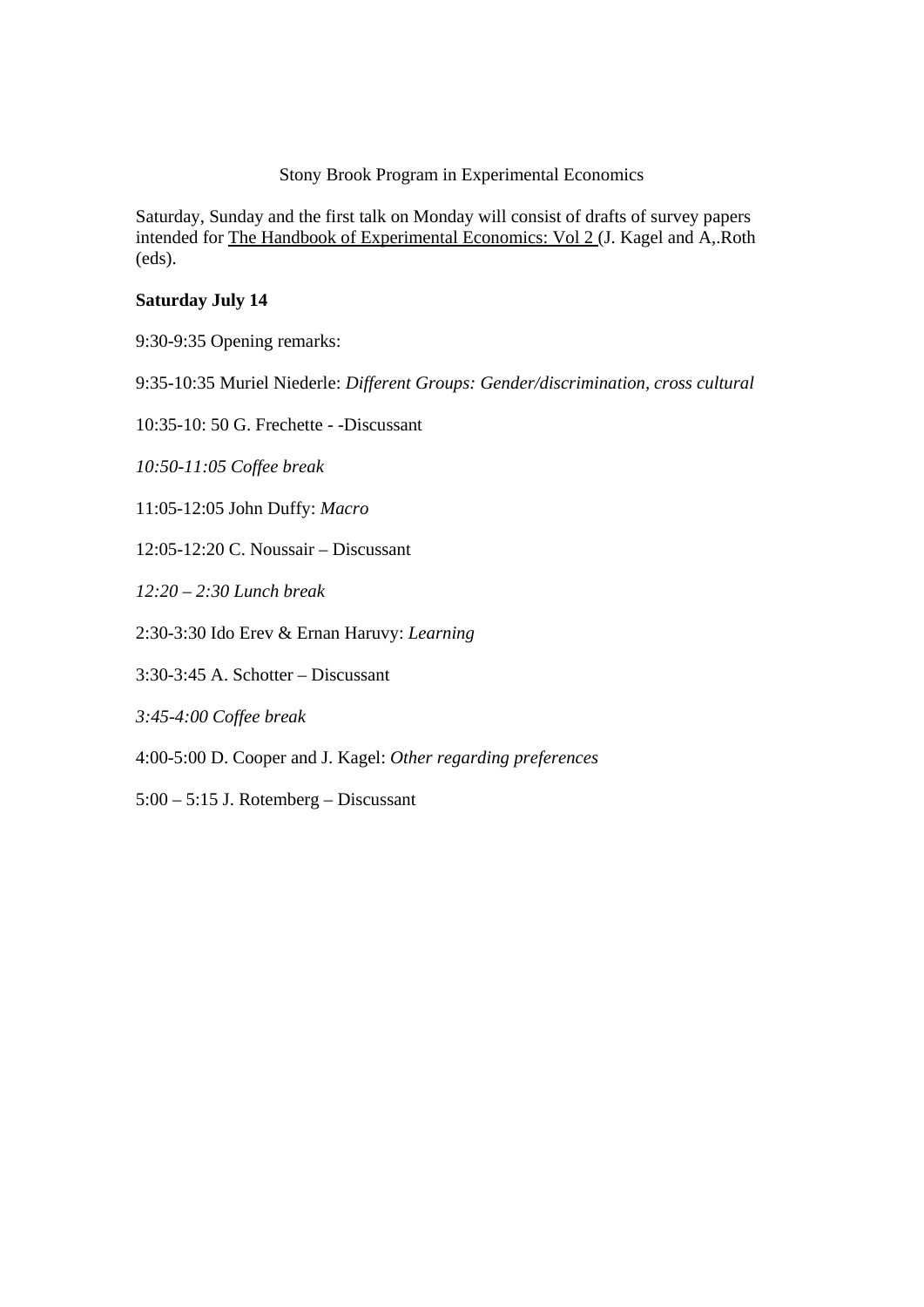## **Sunday July 15**

- 9:30-10:30 J. Anderoni and L. Vesterlund: *Public Goods*
- 10:30-10: 45 J. Ledyard -Discussant
- *10:45-11:00 Coffee break*
- 11:00-12:00 A. Roth: *Market Design*
- 12:00-12:15 P. Milgrom Discussant
- *12:15 2:00 Lunch break*
- 2:00-3:00 J. Kagel and D. Levin: *Auctions*
- 3:00-3:15 E. Maskin Discussant
- 3:15-3:30 Coffee break
- 3:30-4:30 C. Holt: *Industrial Organization*
- 4:30 4:45 J. Peck Discussant
- *Reception dinner at "Curry Club" restaurant*